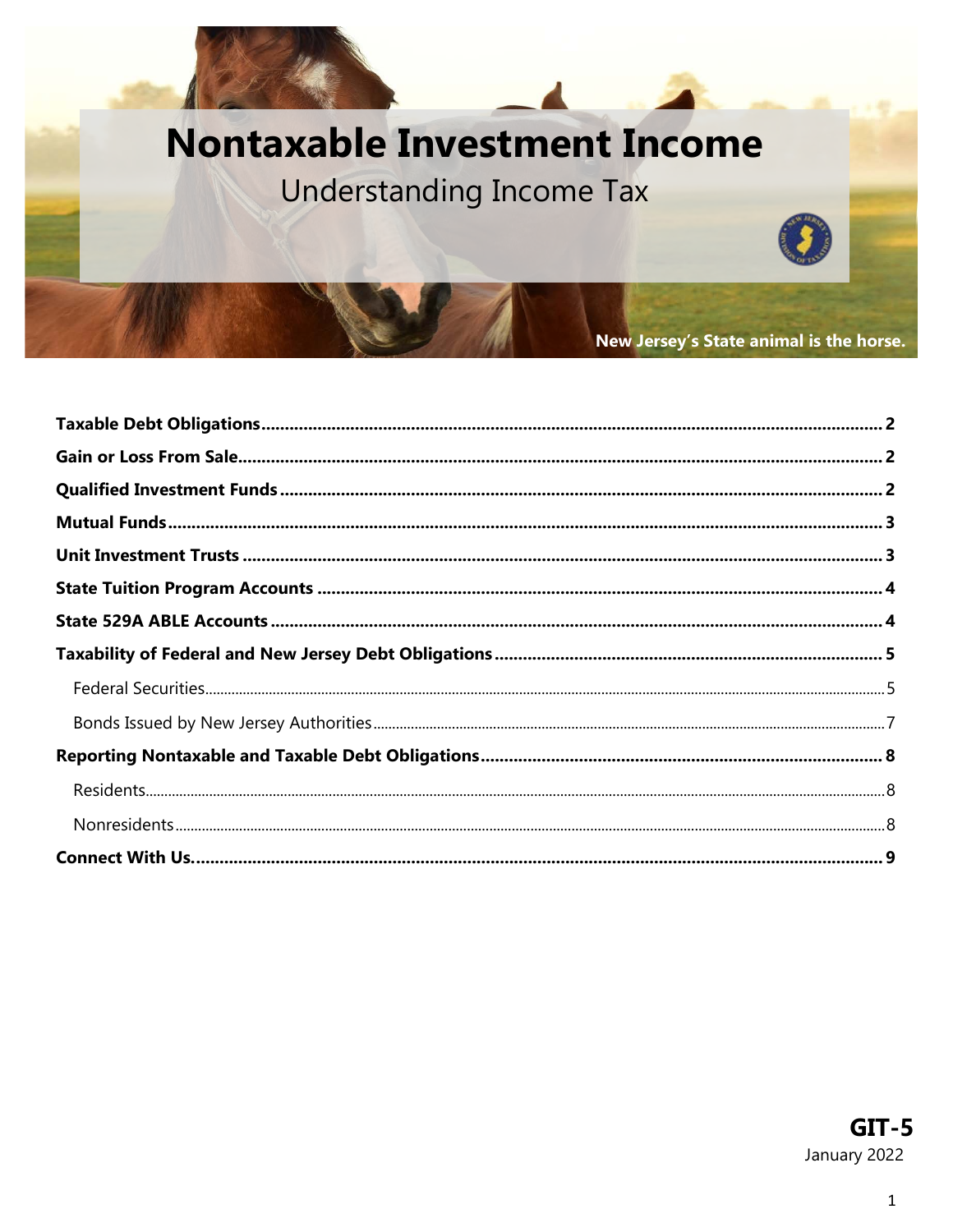

### **Most investment income is taxable in New Jersey as interest, dividends, or capital gains.**

#### **However, some interest income is exempt from tax, including:**

- Interest and gains from government debt obligations (such as bonds) of the State of New Jersey or its political subdivisions. These subdivisions can include municipalities, counties, school districts and authorities;
- Interest and gains from debt obligations of the federal government, such as U.S. Savings Bonds and Treasury Bills;
- Certain distributions from New Jersey Qualified Investment Funds. (See definition below);
- Distributions from mutual funds on interest earned from federal debt;
- Earnings on distributions from qualified State tuition programs. This includes the New Jersey Better Educational Savings Trust (**[NJBEST](#page-3-0)**) program; and
- Earnings on tuition savings programs formed under Section 529A of the Internal Revenue Code. This includes the State's Achieving a Better Life Experience (**[ABLE](#page-3-1)**) program.

## <span id="page-1-0"></span>**Taxable Debt Obligations**

Interest and gains you receive from debt obligations of **other states and local governments** are taxed by New Jersey and must be reported on your **[resident return](https://www.state.nj.us/treasury/taxation/pdf/current/1040.pdf)** or **[nonresident](https://www.state.nj.us/treasury/taxation/pdf/current/1040nr.pdf) return**.

## <span id="page-1-1"></span>**Gain or Loss From Sale**

When determining your capital gains or income from selling securities, do not include income or gains from debt obligations (bonds) that are exempt from New Jersey tax. You also cannot deduct losses from sales of exempt bonds when calculating net gains or losses on **[Schedule NJ-DOP](https://www.state.nj.us/treasury/taxation/pdf/current/schedulenjdop-wcc.pdf)**, Form NJ-1040 (or Part I, Form NJ-1040NR).

## <span id="page-1-2"></span>**Qualified Investment Funds**

#### **Nontaxable**

Distributions and gains from a New Jersey qualified investment fund are exempt from State Income Tax if they are derived from the qualified nontaxable debt obligations held by the fund.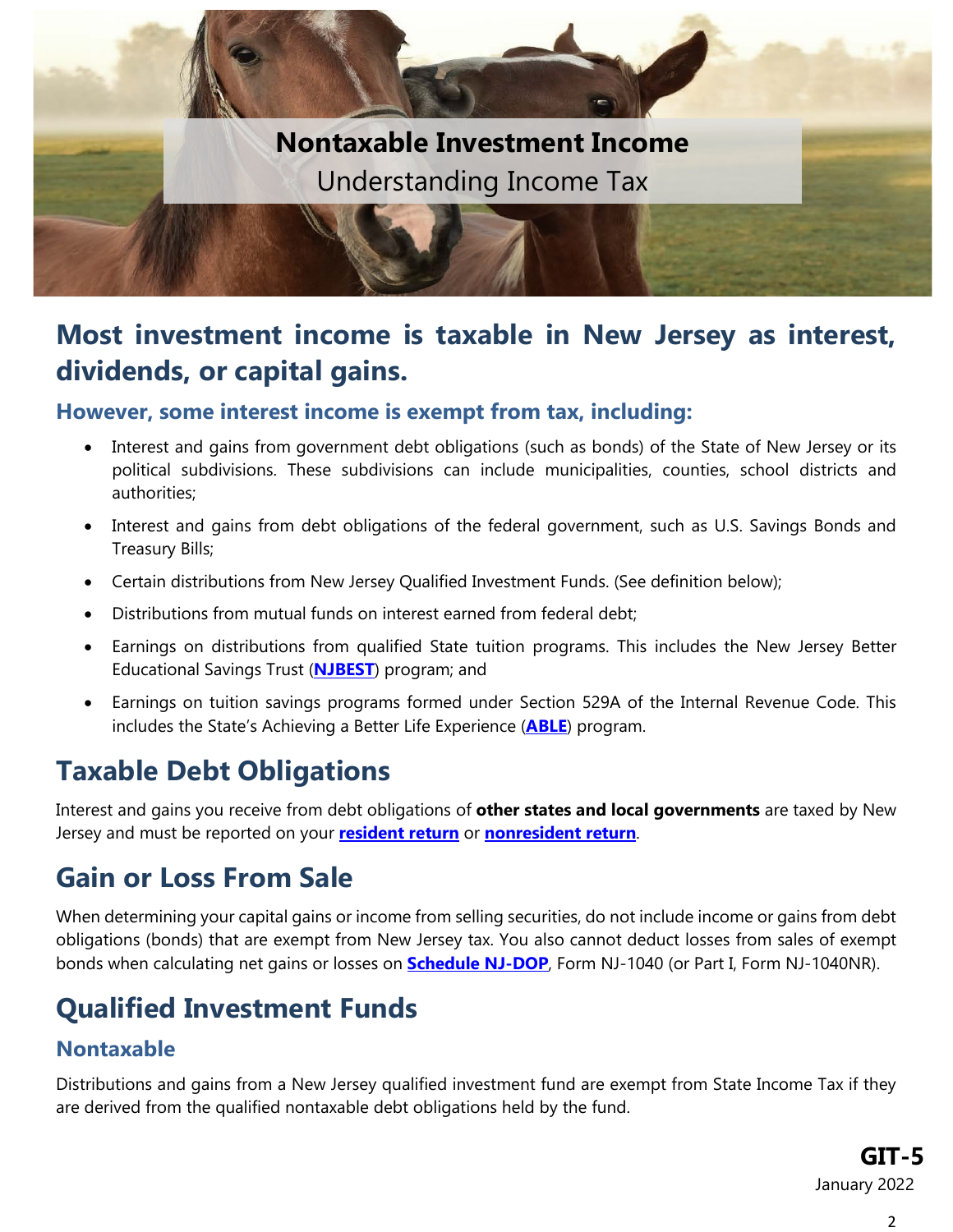

A qualified investment fund must:

- Be a regulated investment company;
- Invest 80% or more of its funds (other than cash or receivables) in securities that are exempt from New Jersey Income Tax; and
- Complete and retain Form IF-1, Certification of Qualified Investment Fund, to document its status. This certification does not need to be filed with us, but must be made available upon request.

#### **Taxable**

A fund may hold up to 20% of its investments in debt obligations that are taxable. You must report the portion of the fund's distributions and gains that are derived from taxable investments as dividends and/or capital gains (as indicated on your Form 1099) on your New Jersey Income Tax return.

Funds that are considered a New Jersey qualified investment fund must notify shareholders by February 15 about the nontaxable portion of their distribution. Contact your broker to determine if you own part of a qualified investment fund for New Jersey Income Tax purposes.

### <span id="page-2-0"></span>**Mutual Funds**

Distributions received by shareholders of mutual funds are subject to New Jersey Income Tax as dividends and/or capital gains, unless the fund is considered a qualified investment fund for New Jersey purposes (see **[Qualified](#page-1-2)  [Investment Funds](#page-1-2)**). However, distributions that are attributed to interest earned on federal debt obligations are not taxable regardless of whether they are held by a qualified investment fund.

### <span id="page-2-1"></span>**Unit Investment Trusts**

A unit investment trust is a fund with a fixed number of units, which means a portfolio of securities such as stocks or bonds that does not change. This differs from certain mutual funds in which portfolio managers periodically buy and sell investments to enhance the fund's returns. The trust also expires after a specific period of time, unlike most mutual funds. Investors receive their share of the assets when the trust is terminated. Interest from the trust is exempt from New Jersey Income Tax, provided the investments of the trust consist of nontaxable debt obligations.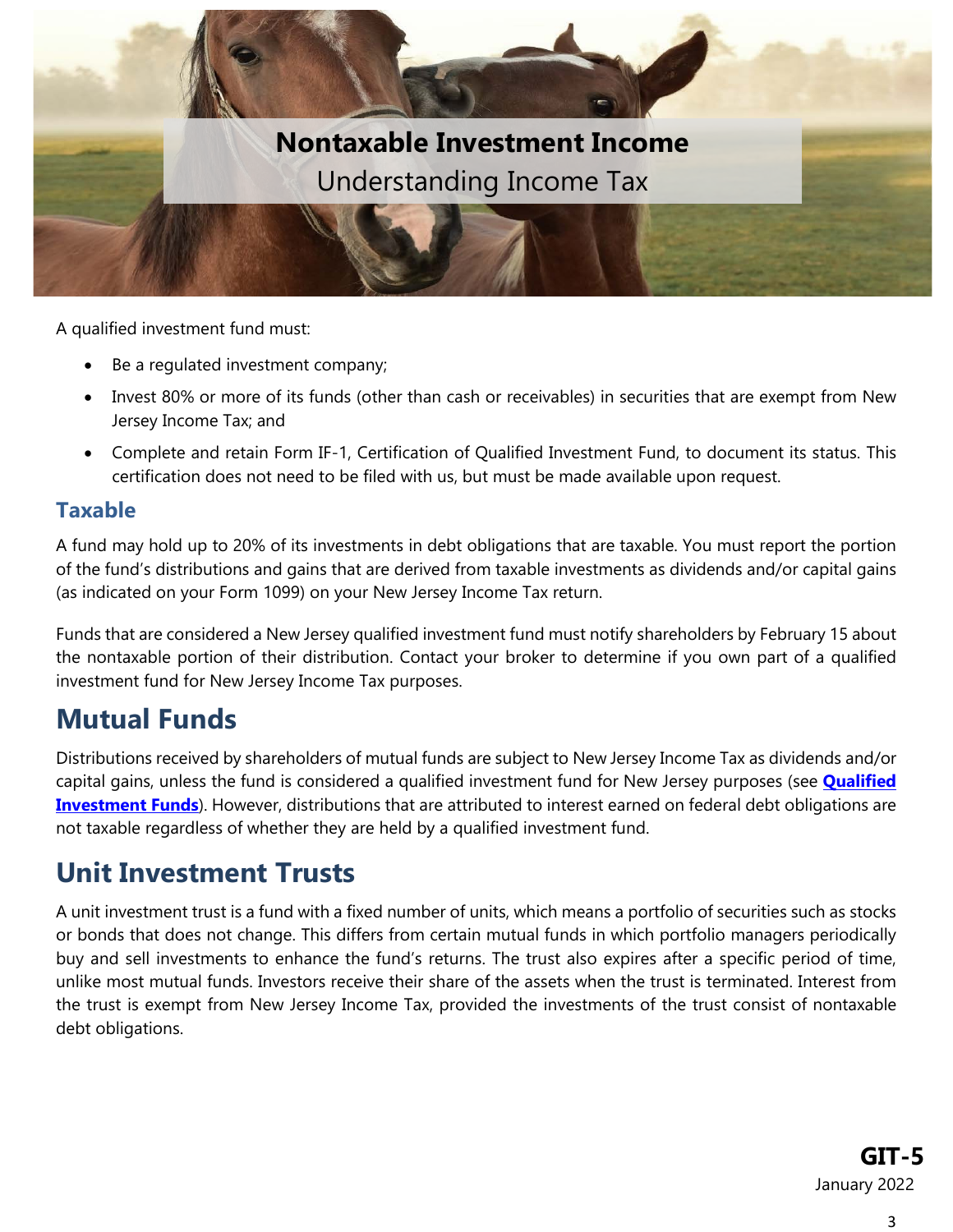

### <span id="page-3-0"></span>**State Tuition Program Accounts**

#### **Nontaxable**

Earnings on qualified distributions from qualified State tuition program accounts, including the New Jersey Better Educational Savings Trust (NJBEST) accounts, are exempt from New Jersey Income Tax.

#### **Taxable**

Earnings from qualified State tuition program accounts, including NJBEST accounts, are taxed if they are considered nonqualified distributions.

### <span id="page-3-1"></span>**State 529A ABLE Accounts**

#### **Nontaxable**

Earnings on distributions from qualified State 529A Achieving a Better Life Experience program (ABLE) accounts are exempt from New Jersey Income Tax.

#### **Taxable**

<span id="page-3-2"></span>Earnings from ABLE accounts are taxable if they are reported as nonqualified distributions on your Form 1099.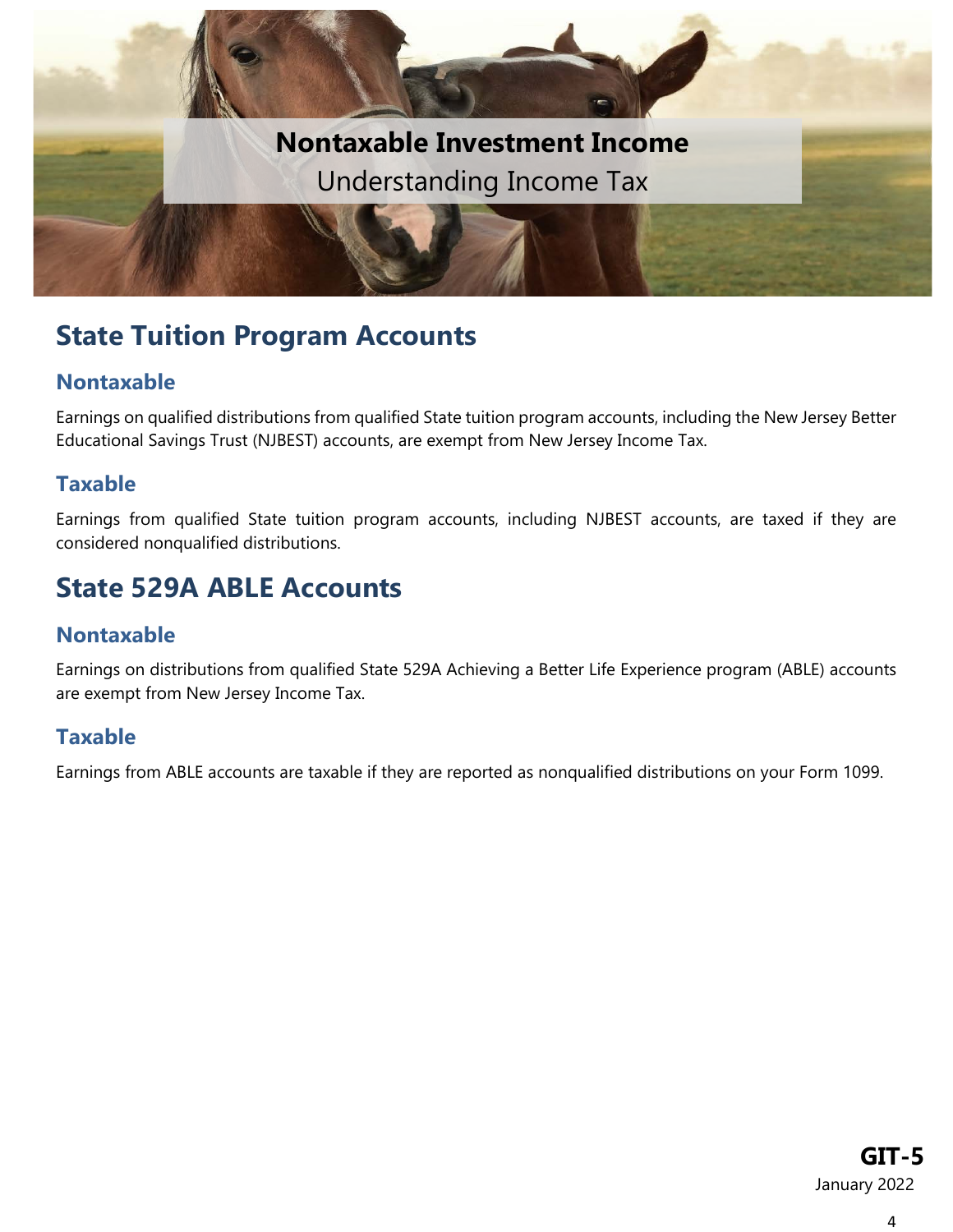

### **Taxability of Federal and New Jersey Debt Obligations**

The partial list below shows whether interest or gains from federal or New Jersey securities are taxable (T) or exempt (E).

#### **Federal Securities**

<span id="page-4-0"></span>

| <b>Security</b>                                            | <b>Interest</b> | <b>Capital Gain</b> |
|------------------------------------------------------------|-----------------|---------------------|
| Asian Development Bank                                     | Т               | Τ                   |
| <b>Bank for Cooperatives</b>                               | E               | Ε                   |
| Certificate of Accrual on Treasury Securities (CATS)       | Ε               | Ε                   |
| EE Bonds (Series EE)                                       | E               | Ε                   |
| <b>Environmental Financing Authority</b>                   | Τ               | Τ                   |
| Export-Import Bank of the United States ("Eximbank"):      |                 |                     |
| Series 1978-B Debentures                                   | E               | Е                   |
| <b>Participation Certificates</b>                          | T               | Τ                   |
| <b>Farmers Home Administration</b>                         | Ε               | Ε                   |
| Federal Deposit Insurance Corporation Obligations          | E               | Ε                   |
| Federal Farm Credit Systems Obligations                    | E               | E                   |
| <b>Federal Financing Bank</b>                              | E               | E                   |
| Federal Home Loan Bank                                     | E               | Ε                   |
| Federal Home Loan Mortgage Corporation                     | Τ               | Τ                   |
| Federal Housing Authority (F.H.A.)                         | Е               | Ε                   |
| Federal Intermediate Credit Banks                          | E               | E                   |
| <b>Federal Land Banks</b>                                  | E               | Ε                   |
| Federal National Mortgage Association (Fannie Mae):        |                 |                     |
| <b>Guaranteed Participation Certification</b>              | Т               | Τ                   |
| <b>Interest on Bonds and Debentures</b>                    | Τ               | Τ                   |
| Federal Savings and Loan Insurance Corporation Obligations | E               | Ε                   |
| <b>General Services Administration</b>                     | E               | Ε                   |
| Government National Mortgage Association (Ginnie Mae)      | T               | Τ                   |
| Guam                                                       | E               | Ε                   |
| H & HH Bonds (Series H & HH)                               | E               | E                   |
| H.U.D./New Communities                                     | Ε               | Ε                   |
| H.U.D. Public Housing Notes and Bonds:                     |                 |                     |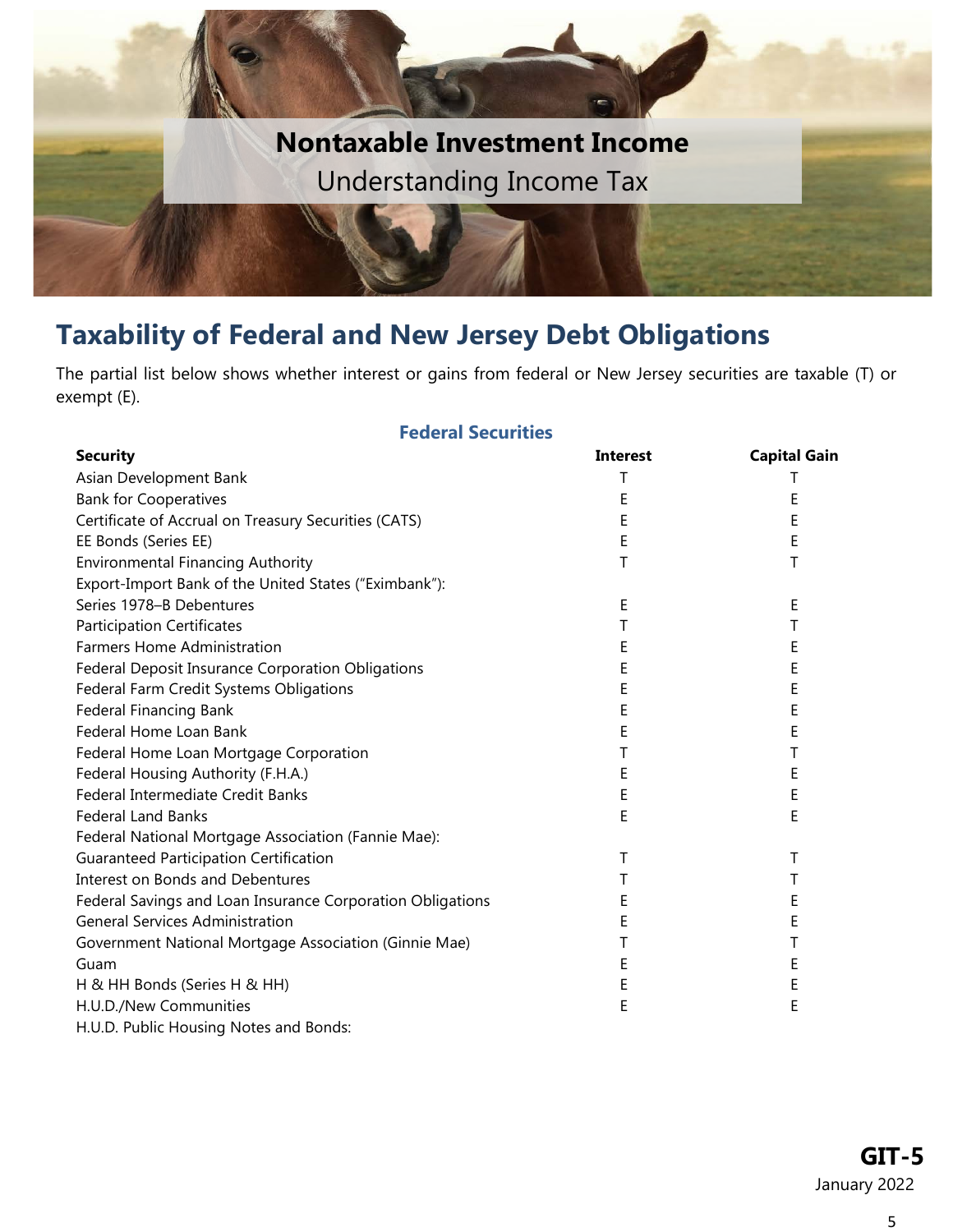# **Nontaxable Investment Income** Understanding Income Tax

#### **Federal Securities (continued)**

| <b>Security</b>                                         | <b>Interest</b> | <b>Capital Gain</b> |
|---------------------------------------------------------|-----------------|---------------------|
| If issued in New Jersey                                 | F               | Ε                   |
| If issued in other states                               | Т               | Τ                   |
| If issued in D.C., Puerto Rico, or the Virgin Islands   | E               | Ε                   |
| Inter-American Development Bank Bonds                   | Τ               | Τ                   |
| International Monetary Fund and Bank for Reconstruction |                 |                     |
| and Development (World Bank)                            | Τ               | Τ                   |
| Jonathan Development Corporation (Obligations           |                 |                     |
| Guaranteed Under New Communities Act of 1968)           | Τ               | Τ                   |
| Merchant Marine                                         | F               | E                   |
| Panama Canal Zone Bonds                                 |                 |                     |
| (exempt under 31 U.S.C. 744 & 745)                      | Ε               | Ε                   |
| <b>Production Credit Associations</b>                   | E               | Ε                   |
| Puerto Rico                                             | F               | E                   |
| Puerto Rico Water Resources - 4.2% bonds due 1/1/89 -   |                 |                     |
| Interest on Bonds                                       | E               | Ε                   |
| R.F.K. Stadium Bonds                                    | Т               | Т                   |
| <b>Small Business Administration</b>                    | Ε               | Ε                   |
| Student Loan Marketing Association (Sallie Mae)         | E               | Ε                   |
| <b>Tennessee Valley Authority</b>                       | E               | E                   |
| Treasury Investment Growth Receipt (TIGR)               | Ε               | Ε                   |
| U.S. Postal Service                                     | E               | E                   |
| U.S. Treasury                                           | E               | E                   |
| U.S. Treasury Bills (T-Bills)                           | F               | E                   |
| <b>USAVE Certificates-Farmers Home Administration</b>   |                 |                     |
| <b>Insured Loan Notes</b>                               | Partially       |                     |
| Virgin Islands                                          | Ε               | E                   |
| Washington Metropolitan Area Transit Authority Bonds    | T               | Τ                   |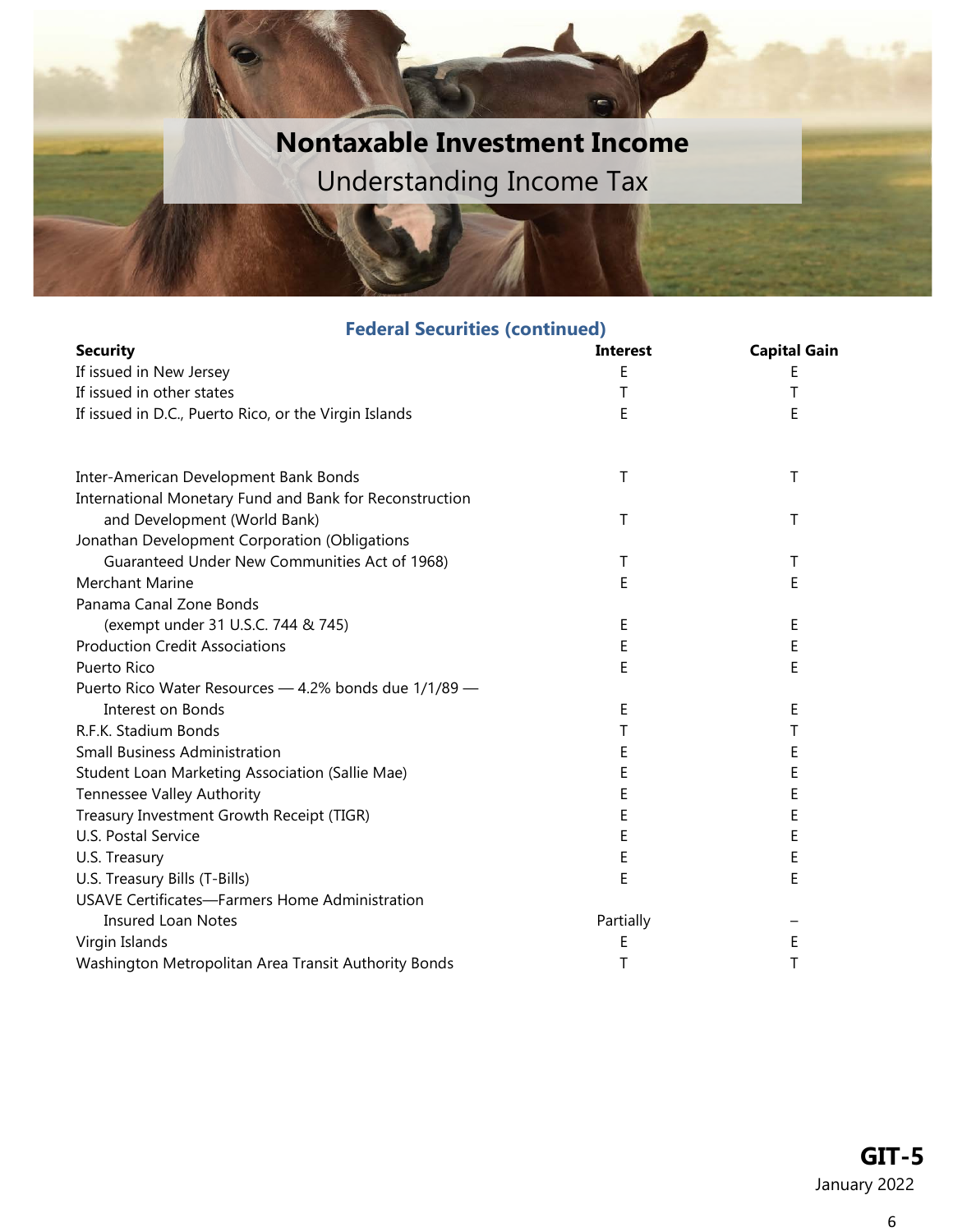

#### **Bonds Issued by New Jersey Authorities**

<span id="page-6-0"></span>

| <b>Name of Authority</b>                                | <b>Interest</b> | <b>Capital Gain</b> |
|---------------------------------------------------------|-----------------|---------------------|
| <b>Convention Hall Authorities</b>                      | Ε               | Е                   |
| County and Municipal Sewerage Authorities               | E               | Ε                   |
| <b>County Improvement Authorities</b>                   | E               | Ε                   |
| County Solid Waste Disposal Financing                   | E               | Ε                   |
| <b>County Solid Waste Management Authorities</b>        | Е               | E                   |
| Delaware Memorial Bridge                                | E               | E                   |
| Delaware River and Bay Authority                        | E               | E                   |
| Delaware River Joint Toll Commission                    | Ε               | Ε                   |
| Delaware River Port Authority                           | E               | E                   |
| Economic Development Authority                          | E               | E                   |
| <b>Educational Facilities Authority</b>                 | E               | E                   |
| First Class County Recreation Authority                 | E               | E                   |
| <b>Hackensack Meadowlands</b>                           | E               | E                   |
| Health Care Facilities Financing Authority              | E               | E                   |
| Highway Authority (includes Garden State Parkway and    |                 |                     |
| Cape May-Lewes Ferry)                                   | E               | Ε                   |
| <b>Incinerator Authorities</b>                          | Ε               | Ε                   |
| <b>Industrial Pollution Control Financing Authority</b> | E               | Ε                   |
| Municipal Utilities Authorities                         | Ε               | E                   |
| New Jersey Building Authority                           | E               | E                   |
| New Jersey Expressway Authority                         | E               | E                   |
| New Jersey Housing Finance Agency                       | E               | E                   |
| New Jersey Mortgage Finance Agency                      | E               | E                   |
| New Jersey Turnpike Authority                           | Ε               | Ε                   |
| Parking Authorities                                     | Ε               | Ε                   |
| Port Authorities                                        | Ε               | Ε                   |
| Port Authority of New York and New Jersey               | Ε               | E                   |
| Sanitary Sewer District Authorities                     |                 |                     |
| of 1st and 2nd Class Counties                           | Ε               | E                   |
| South Jersey Port Corporation                           | E               | E                   |
| Sports and Exposition Authorities                       | E               | E                   |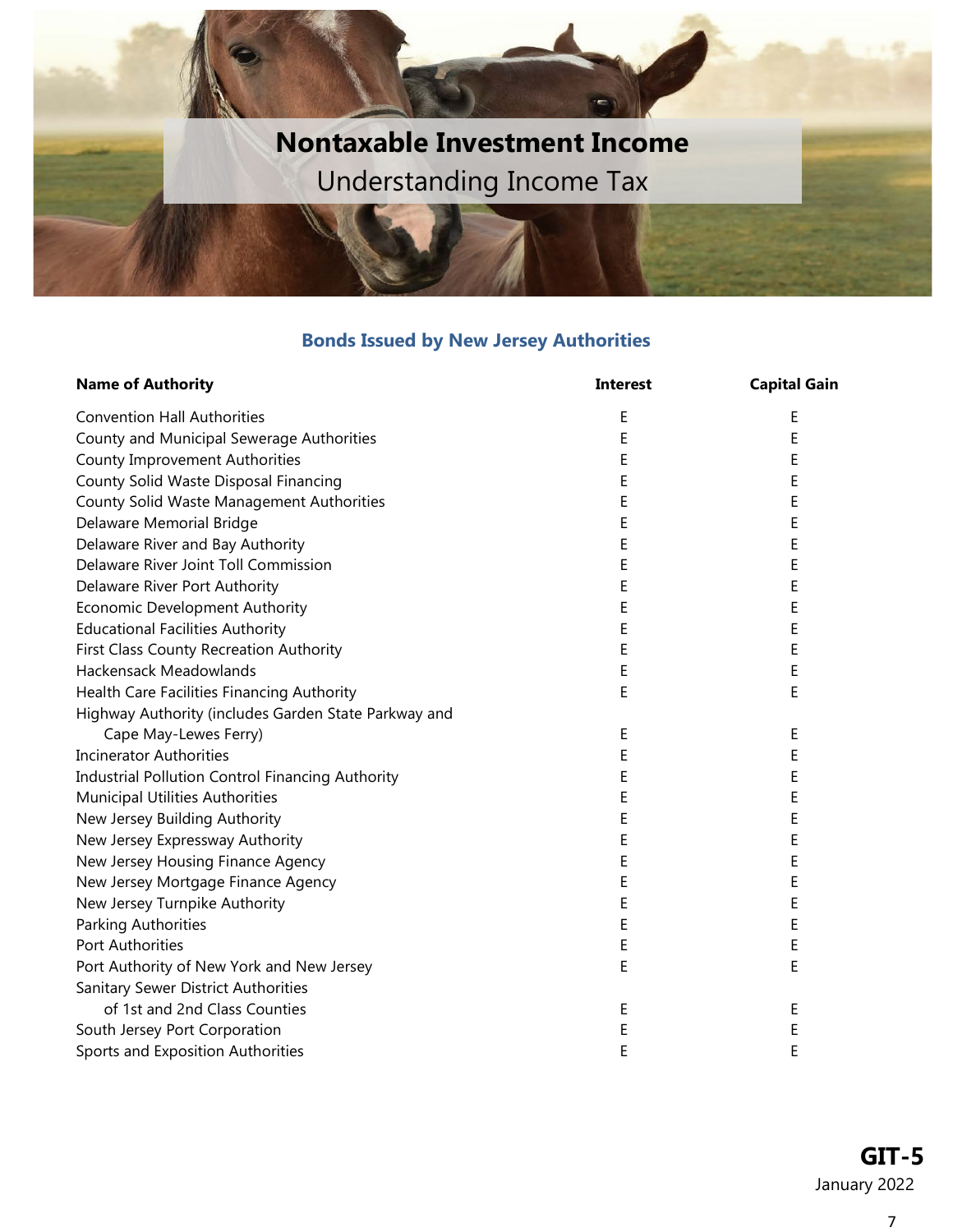

### <span id="page-7-0"></span>**Reporting Nontaxable and Taxable Debt Obligations**

#### <span id="page-7-1"></span>**Residents**

**Nontaxable Debt Obligations.** You must report nontaxable interest income on line 16b, Form NJ-1040.

**Taxable Debt Obligations.** You must report on Form NJ-1040:

- Taxable interest income on line 16a;
- Taxable dividends on line 17;
- Taxable net gains on line 19 and/or line 4, Schedule NJ-DOP.

#### <span id="page-7-2"></span>**Nonresidents**

**Nontaxable Debt Obligations.** Do not report nontaxable obligations on Form NJ-1040NR. We do not require information on these obligations with a nonresident tax return.

**Taxable Debt Obligations.** You must report on Column A of Form NJ-1040NR:

- Taxable interest income on line 16;
- Taxable dividends on line 17;
- Taxable net gains on line 19 and/or line 67, Part I, Form NJ-1040NR.